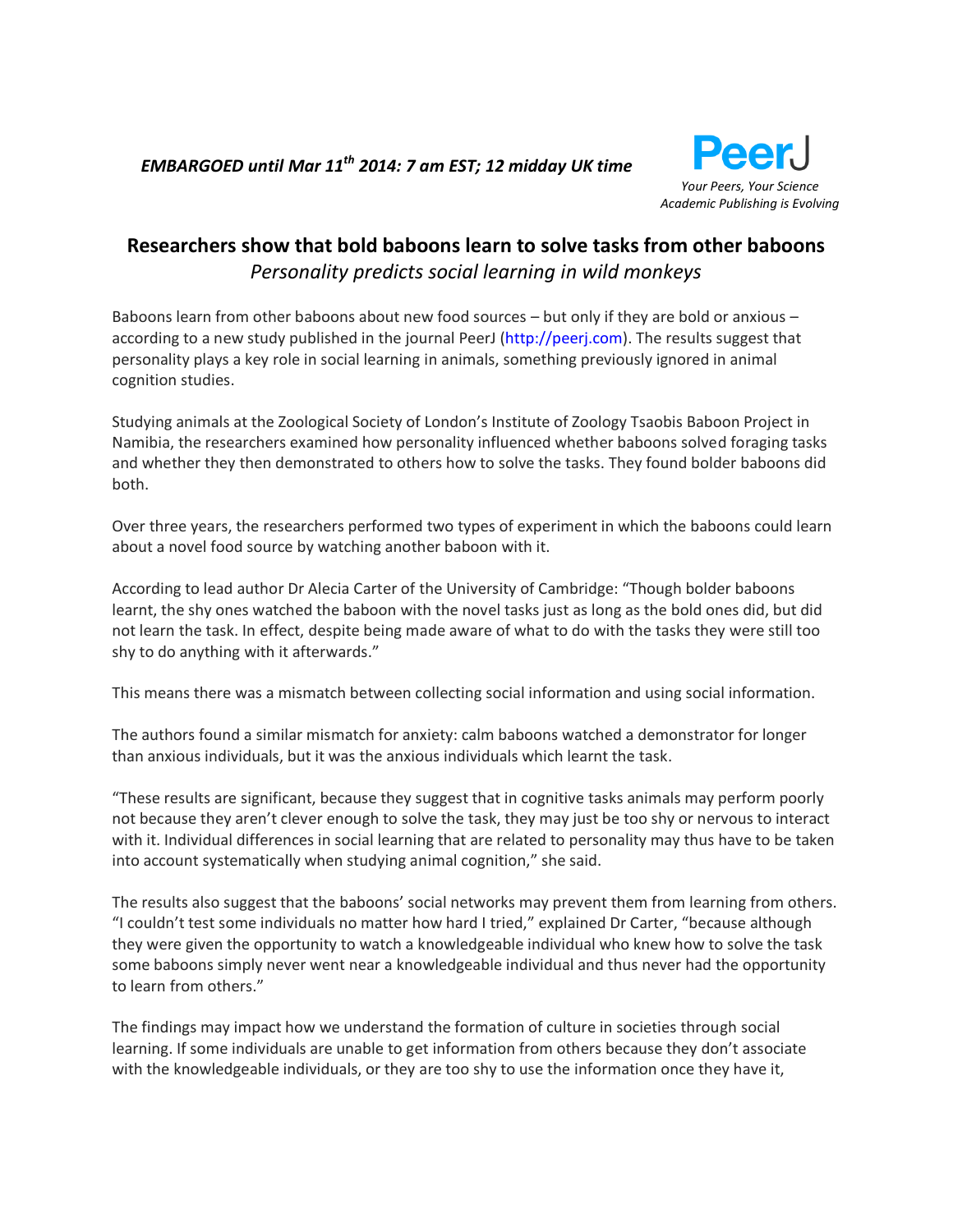information may not travel between all group members, stopping the formation of a culture based on social learning.

### **###**

**Author Event:** On the day of publication (March 11th) two of the authors (Dr Carter and Dr Marshall) will be online and answering any questions about their work. This is a freely available 'ask me anything' event and will be running at<https://www.peerj.com/ask/BaboonPersonality/> all day

#### **###**

## **Images / Movie Files**

Note: in addition to the images below, there are 3 others images and a 45 second movie available for use – please request a copy from press@peerj.com



**Caption:** The Tsaobis Baboon Project follows habituated baboons in the Pro-Namib desert of Namibia. **Credit:** Alecia Carter/Tsaobis Baboon Project, CC-BY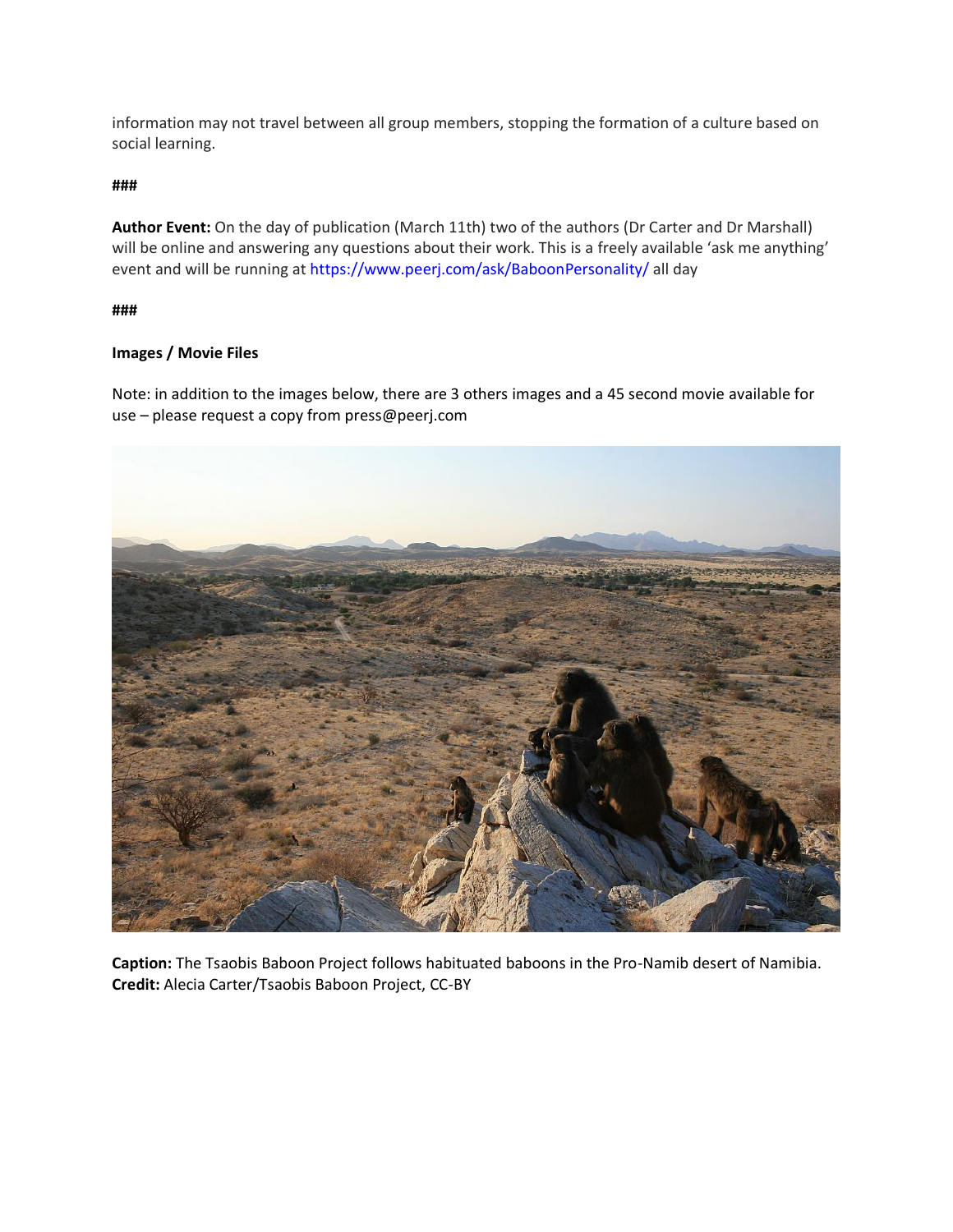

**Caption:** An infant baboon attempts to gather social information from her mother by smelling what she has just eaten. **Credit:** Alecia Carter/Tsaobis Baboon Project, CC-BY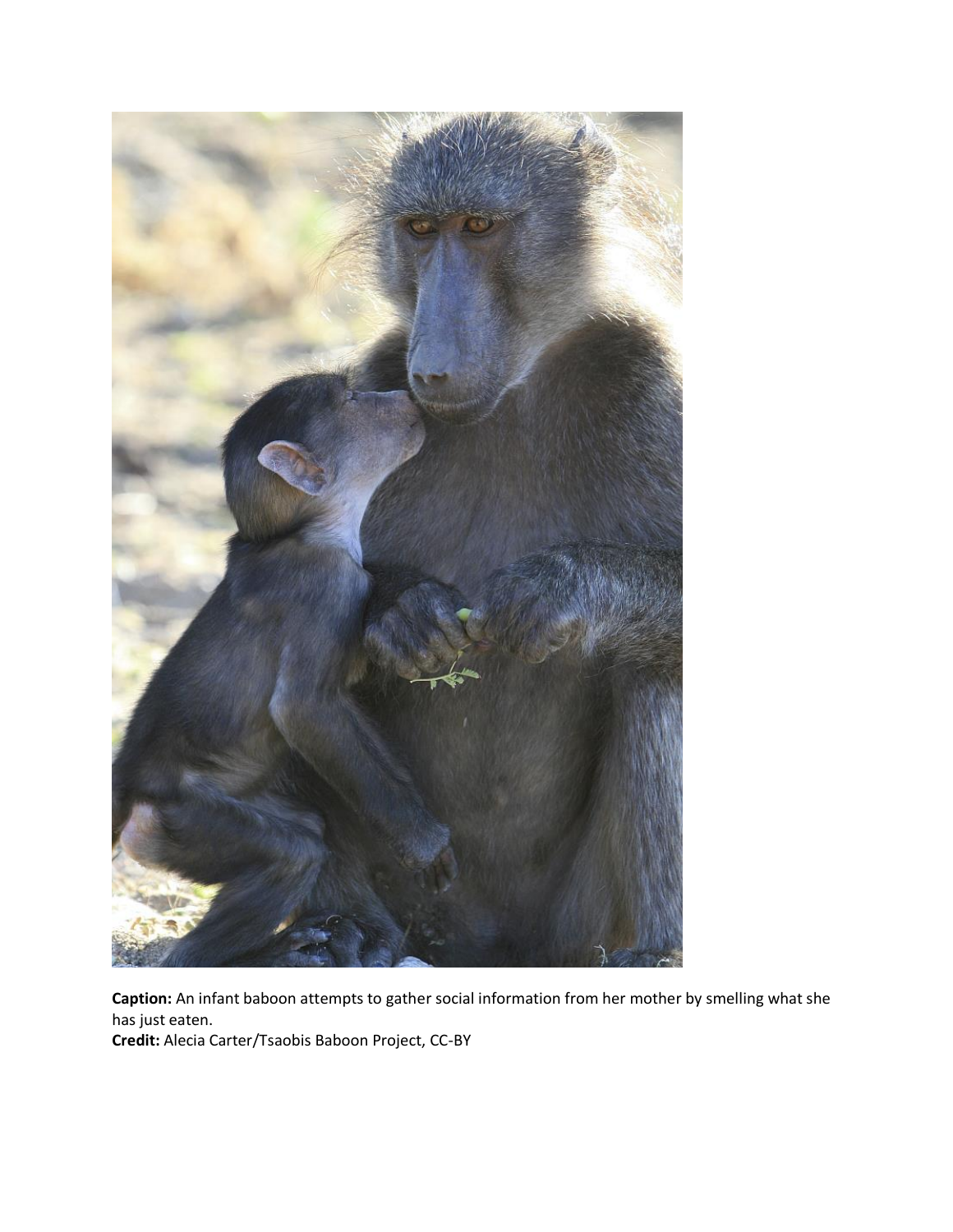

**Caption:** A juvenile male baboon gathers social information from another juvenile male baboon by smelling his mouth while he is processing food. **Credit:** Alecia Carter/Tsaobis Baboon Project, CC-BY



**Caption:**An infant baboon acquires social information indirectly by manipulating a food item previously processed by an adult baboon. **Credit:** Alecia Carter/Tsaobis Baboon Project, CC-BY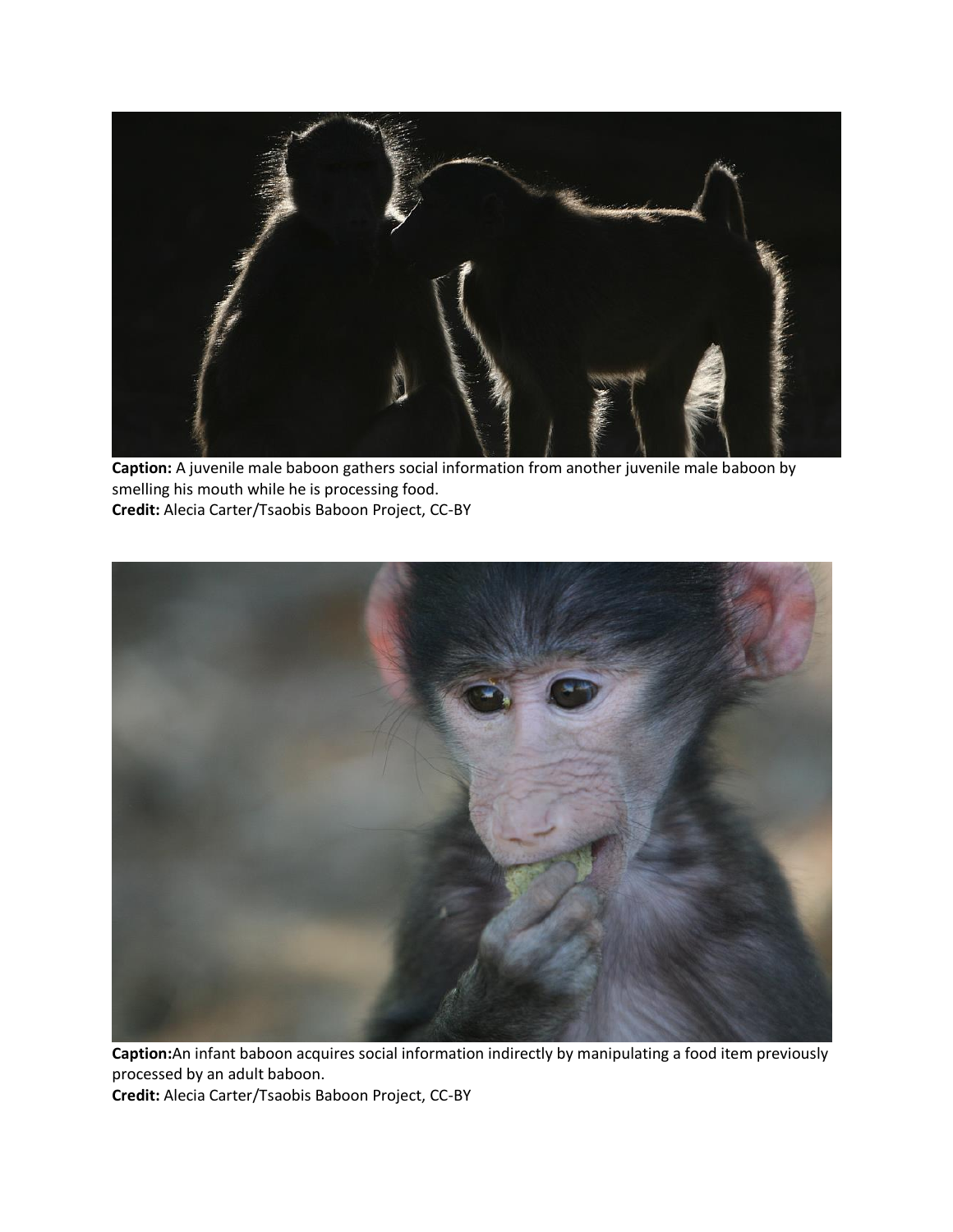## **EMBARGOED** until March 11th 2014: 7 am EST; 12 midday UK time

## **Link to the PDF of this Press Release**:<http://bit.ly/CarterPeerJRelease>

**Link to the Press Preview of the Original Article** (this link should only be used **BEFORE** the embargo ends):<http://static.peerj.com/press/previews/2014/03/283.pdf> (note: this is an author proof and so may change slightly before publication)

**Link to the Published Version of the article** (quote this link in your story – the link will ONLY work **after** the embargo lifts):<https://peerj.com/articles/283> - your readers will be able to **freely** access this article at this URL.

**Citation to the article**: Carter et al. (2014), Personality predicts the propensity for social learning in a wild primate. *PeerJ 2:e283*; DOI 10.7717/peerj.283

**Funding Statement (from the article):** "Financial support was provided by grants from the Leakey Foundation, the Animal Behavior Society (USA), the International Primatological Society, and the Explorers Club Exploration Fund to AJC. AJC was supported by a Fenner School of Environment and Society studentship. HHM was supported by a NERC Open CASE studentship. The funders had no role in study design, data collection and analysis, decision to publish, or preparation of the manuscript."

#### **###**

#### **About PeerJ**

PeerJ is an Open Access publisher of peer reviewed articles, which offers researchers a lifetime publication plan, for a single low price, providing them with the ability to openly publish all future articles for free. PeerJ is based in San Francisco, CA and London, UK and can be accessed at [https://peerj.com/.](https://peerj.com/)

All works published in PeerJ are Open Access and published using a Creative Commons license (CC-BY 4.0). Everything is immediately available—to read, download, redistribute, include in databases and otherwise use—without cost to anyone, anywhere, subject only to the condition that the original authors and source are properly attributed.

PeerJ Media Resources (including logos) can be found at:<https://peerj.com/about/press/>

###

## **Media Contacts**

Note: If you would like to join the PeerJ Press Release list, visit:<http://bit.ly/PressList>

*For the Authors:* Alecia Carter. Email: [ac854@cam.ac.uk](mailto:ac854@cam.ac.uk)

**###**